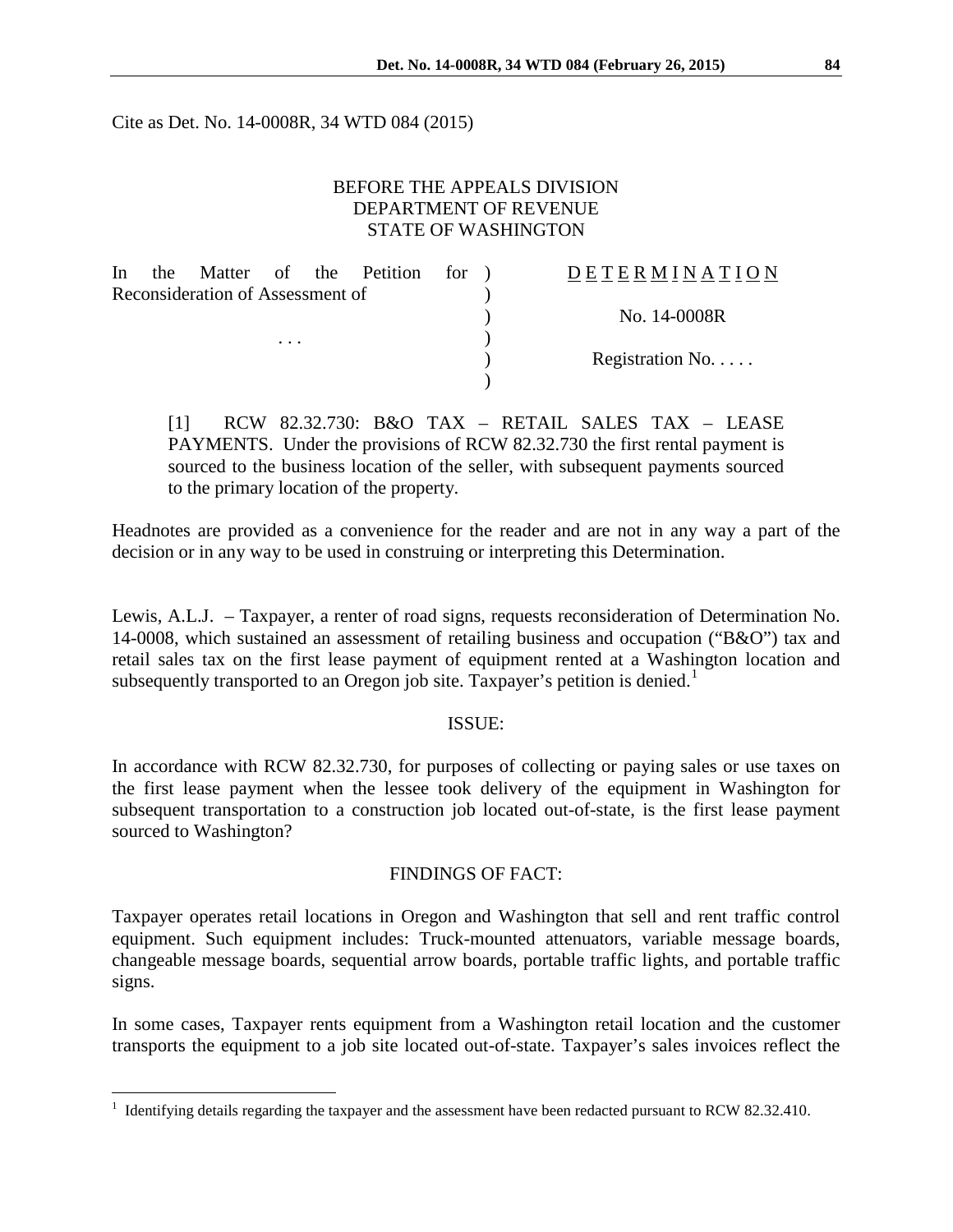location from which the equipment was rented and the location of the job where the equipment will be used.

The Department's Audit Division audited Taxpayer's business records for the period January 1, 2008 through September 30, 2011. On audit, the Audit Division discovered that Taxpayer business records were lacking or incomplete.

For 2008, Taxpayer did not provide records. In the absence of records, the Audit Division estimated income for the period. For the 2009 through 2010 period, the Audit Division reconciled the income coded on QuickBooks to Washington to that reported on the excise tax returns. The Audit Division discussed the preliminary audit adjustments with Taxpayer. Taxpayer provided some sales invoices that indicated that Taxpayer delivered the equipment to the customer in Oregon. Those sales were then treated as exempt interstate sales. Some invoices indicated that the customer picked the equipment up in Washington and took the equipment to the job site in Oregon. Some rentals were continuous monthly rentals and others were one-time rentals. In the case of continuous rentals, the Audit Division assessed retail sales tax on the first payment and treated the subsequent payments as exempt interstate sales. Most of the sales invoices were for one-time rentals. In those instances, the Audit Division assessed retail sales tax on rentals where the customer picked up the equipment in Washington for use in Oregon.

On December 31, [2](#page-1-0)012, the Department issued a \$... assessment.<sup>2</sup> Taxpayer disagreed with the assessment. On January 18, 2013, Taxpayer filed a petition requesting correction of the assessment of retailing B&O and retail sales tax on leases of equipment that was picked up in Washington by the customer for use on a job located in Oregon. Taxpayer maintained the adjustment and future reporting instructions were "contrary to statute and administrative rule" and that RCW 82.32.730 "cannot and does not trump the state or federal constitutions."

On January 15, 2014, the Department issued Determination No. 14-0008. Determination No. 14- 0008, sustained the assessment concluding the assessment followed RCW 82.32.730(2), which requires sourcing the first periodic rental payment to the business location of the seller, with subsequent payments sourced to the primary property location. Determination No. 14-0008 explained that the Department as "[a]n administrative body does not have authority to determine the constitutionality of the law it administers; only the courts have that power." *Bare v. Gorton*, 84 Wn.2d 380 (1974). Thus, the Department does not have the requisite authority to consider or declare a tax unconstitutional.

Determination No. 14-0008 also concluded that:

 $\overline{a}$ 

[T]he Department is authorized to estimate a taxpayer's tax liability in the event the taxpayer fails to preserve and provide suitable records. Because Taxpayer did not provide the required documentation for some sales to show that a lease extended beyond the first payment, we conclude the Audit Division correctly taxed those lease transactions when the customer took possession of the equipment in Washington.

<span id="page-1-0"></span><sup>&</sup>lt;sup>2</sup> The \$... assessment consisted of \$... tax, \$... interest, and \$... assessment penalty. On July 6, 2012 Taxpayer made a payment of \$. . . towards satisfaction of the assessment.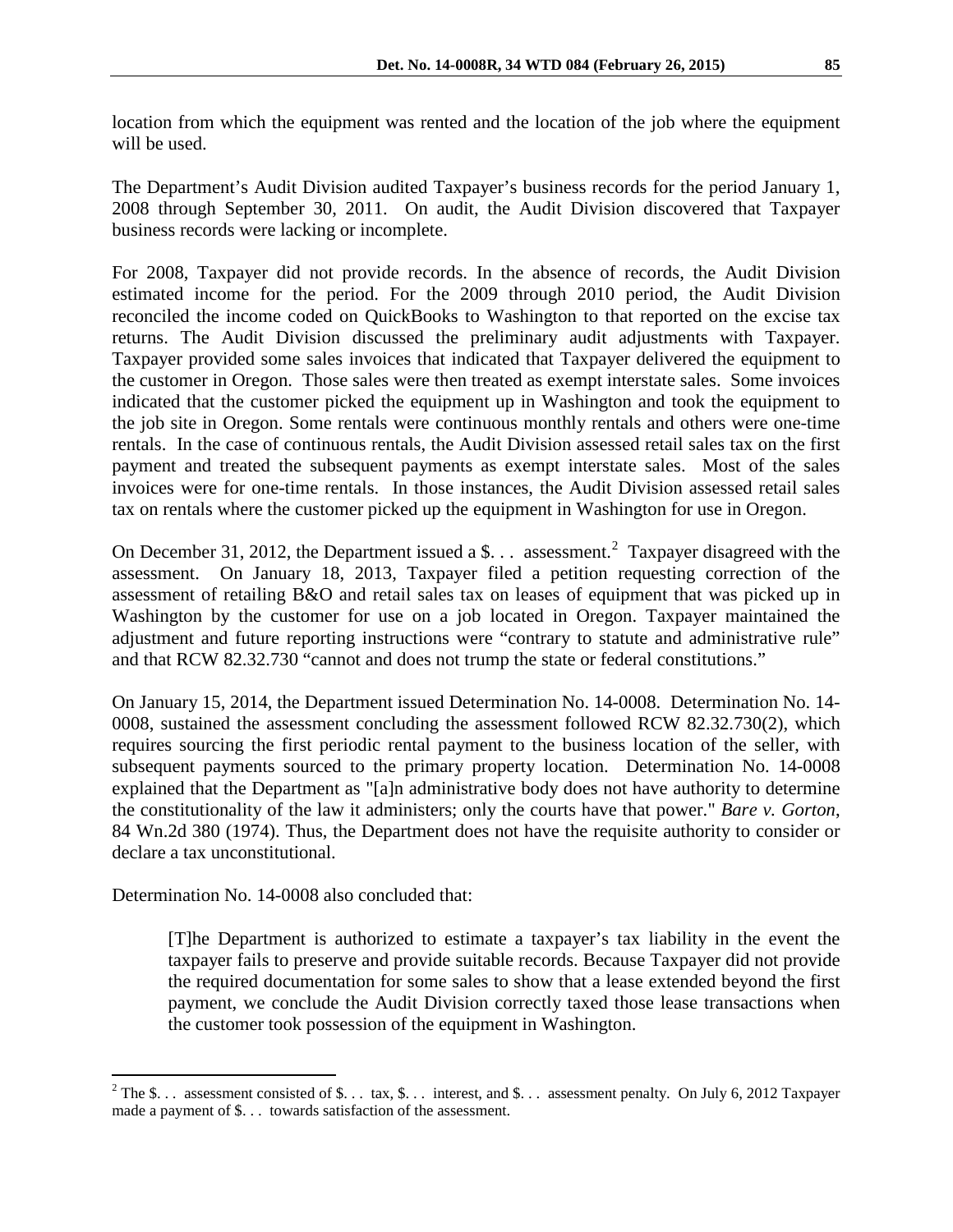The determination sustained the Audit Division's estimate of tax due for 2008 because of lack of records.

Taxpayer disagreed with the determination. On February 7, 2014, Taxpayer filed a petition for reconsideration. Taxpayer's reconsideration asserted:

[T]he Department improperly *applied* RCW 82.32.730 as a means to reach beyond this state's borders, and it is this *policy as applied*, which stands in direct violation of existing statutes and administrative rules. It is this *policy* which the Taxpayer contests.

Taxpayer also requested that the Audit Division examine sales records for 2008, which have recently been discovered.

## ANALYSIS:

On reconsideration, Taxpayer maintained that the Determination failed to thoroughly discuss arguments raised in the original appeal petition.

Taxpayer's first concern was that RCW 82.32.730 is a "sourcing" statute and pertains only to "taxable" retail transactions. Accordingly, if the tax is not imposed it cannot be sourced.

RCW 82.32.730 provides:[3](#page-2-0)

(1) Except as provided in subsections (5) through (8) of this section, for purposes of collecting or paying sales or use taxes to the appropriate jurisdictions, all sales at retail shall be sourced in accordance with this subsection and subsections (2) through (4) of this section.

(a) When tangible personal property, … is received by the purchaser at a business location of the seller, the sale is sourced to that business location.

. . .

(2) The lease or rental of tangible personal property, other than property identified in subsection  $(3)^4$  $(3)^4$  or  $(4)^5$  $(4)^5$  of this section, shall be sourced as provided in this subsection.

(a) For a lease or rental that requires recurring periodic payments, the first periodic payment is sourced the same as a retail sale in accordance with subsection (1) of this section. Periodic payments made subsequent to the first payment are sourced to the primary property location for each period covered by the payment. . . .

 $\overline{a}$ 

<span id="page-2-1"></span><span id="page-2-0"></span> $3$  RCW 82.32.730 became effective July 1, 2008.<br> $4$  This includes motor vehicles, trailers, semitrailers, or aircraft that do not qualify as transportation equipment. RCW 82.32.730(3).

<span id="page-2-2"></span><sup>5</sup> This includes transportation equipment. RCW 82.32.730(4).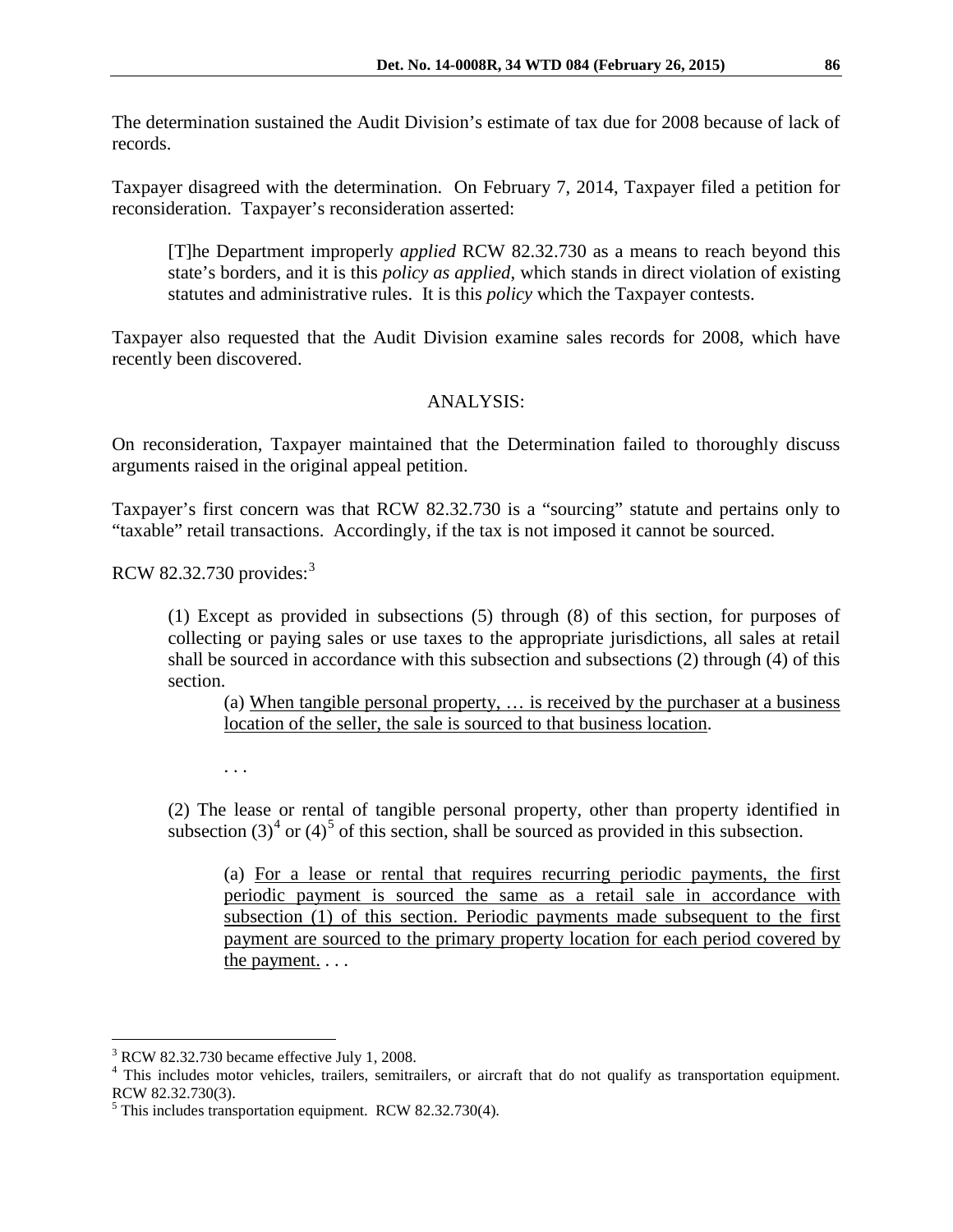(b) For a lease or rental that does not require recurring periodic payments, the payment is sourced the same as a retail sale in accordance with subsection (1) of this section.

(Emphasis added.)

Here, Taxpayer's customer takes delivery of the equipment at Taxpayer's business location within Washington. The equipment is leased. In the case of continuous rentals, the lease involves a contract for a series of transactions. *Gandy v. State*, 57 Wn.2d 690, 695, 359 P.2d 302 (1961). The retail sales tax applies to each successive retail sale (here, each lease payment). RCW 82.08.020. In the case of a one-time rental, there is a single retail transaction.

The provisions of RCW 82.32.730 are consistent with existing Washington state excise tax law that requires payment of B&O tax and collection of retail sales tax when the buyer takes delivery of equipment in Washington.

Taxpayer's second concern was that a "taxable event" must first occur before RCW 82.32.730 applies. Taxpayer maintained that no "taxable event" occurred because the constitutional constraints provided by RCW 82.08.0254<sup>[6](#page-3-0)</sup> and RCW 82.12.0255<sup>[7](#page-3-1)</sup> apply. We agree with Taxpayer that there would be no tax to source if the constitutional exemption applied. However, that is not the case here.

The original decision discussed at length Taxpayer's constitutional challenge to the tax imposed and concluded that there is no constitutional prohibition of taxing the first lease payment when the customer takes delivery of the equipment within Washington:

Taxpayer challenges that fair apportionment prong of the four-pronged test the Supreme Court articulated in *Complete Auto* as it is being applied in this case. The underlying principle of apportionment is that a state may only tax its fair share of an interstate transaction. *Goldberg v. Sweet*, 488 U.S. 252, 260-61, 109 S. Ct. 582 (1989); *see also Oklahoma Tax Comm'n v. Jefferson Lines, Inc.*, 514 U.S. 175, 184, 115 S. Ct. 1331 (1995)*.* [8](#page-3-2)

 $\overline{a}$ 

<span id="page-3-0"></span> $6$  RCW 82.08.0254 provides:

The tax levied by RCW [82.08.020](http://apps.leg.wa.gov/rcw/default.aspx?cite=82.08.020) shall not apply to sales which the state is prohibited from taxing under the Constitution of this state or the Constitution or laws of the United States.

<span id="page-3-1"></span><sup>7</sup> RCW 82.12.0255 provides:

The provisions of this chapter do not apply in respect to the use of any article of tangible personal property, extended warranty, digital good, digital code, digital automated service, or other service which the state is prohibited from taxing under the Constitution of the state or under the Constitution or laws of the United States.

<span id="page-3-2"></span><sup>8</sup> The Supreme Court in *Complete Auto* held that the Commerce Clause requires that the tax: 1) be applied to an activity with substantial nexus with the taxing state; 2) be fairly apportioned; 3) not discriminate against interstate commerce; and, 4) be fairly related to the services provided by the state. *Complete Auto Transit, Inc. v. Brady*, 430 U.S. 274, 279 (1977).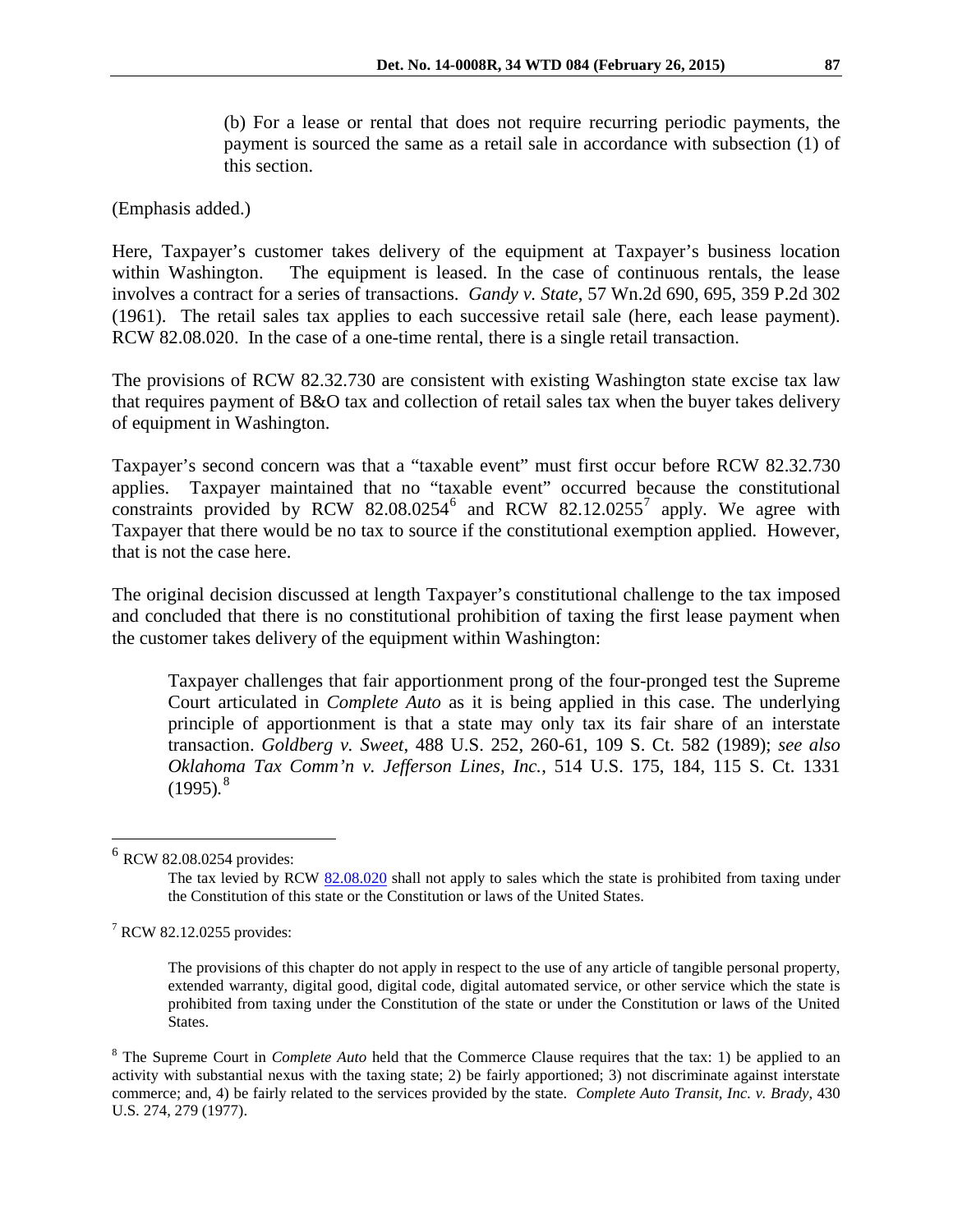The inquiry at issue is whether the tax is both internally and externally consistent. Internal consistency is preserved if the tax is such that, if every state imposed an identical tax, no multiple taxation would result. Here, there is no internal consistency problem. If every state were to impose a tax identical to RCW 82.32.730(2) only one state would tax each lease payment because only one state can claim to be the business location of the seller, and only one state can claim to be the equipment's "primary location."

External consistency looks to the degree of relationship between the taxing state and the entity that that it seeks to tax. *Jefferson Lines*, 514 U.S. at 185. This test asks whether a state has taxed only the portion of the revenue from the interstate activity that reasonably reflects the in-state component of the activity being taxed. *Goldberg,* 488 U.S. at 262. We thus examine the in-state business activity that triggers the taxable event and the practical or economic effect of the tax on that interstate activity. *Goldberg*, 488 U.S. at 262. Courts have routinely upheld the constitutionality of unapportioned retail sales tax because the incident of "sale" is presumed to occur in one, and only one, state. *See generally* WALTER HELLERSTEIN, STATE TAXATION 19A.06 n. 400 (3d ed. 1998)("Indeed the difficulties of apportioning a retail sales tax underlie the well entrenched (and constitutionally sanctioned) tradition of generally assigning the retail sales tax base to a single jurisdiction. . . ."). We further observe that "[n]o internally consistent tax has failed the external consistency test for lack of further apportionment." *Jefferson Lines*, 514 U.S. at 192. Here, there is no evidence that the state taxed revenue that did not reasonably reflect the in-state component of the activity being taxed.

Det. No. 14-0008. Taxpayer has not presented anything to challenge the conclusion in the original decision.

Taxpayer's third concern was that the original decision did not explain why WAC 458-20-145 ("Rule 145") did not apply. Rule 145 is the administrative rule that discusses the sourcing of local sales and use tax. Rule 145(1) provides:

(1) **Introduction.** Effective July 1, 2008, Washington implements new rules governing how local retail sales taxes are sourced within Washington. See RCW 82.32.730 and 82.14.490. These rules govern where the local retail sales tax attributable to the sale of tangible personal property, retail services, extended warranties, and the lease of tangible personal property is sourced.

"Source," "sourced," or "sourcing" refer to the location (as in a local taxing district, jurisdiction, or authority) where a sale or lease is deemed to occur and is subject to retail sales tax. (Emphasis added.)

We do not find Taxpayer's reliance on Rule 145 particularly helpful to its argument for relief of tax. Rule  $145(2)(a)$ , explains:

If the seller ships or delivers tangible personal property to a customer who receives that property outside Washington, the sale is deemed to have taken place outside Washington and is not subject to Washington state or local retail sales tax.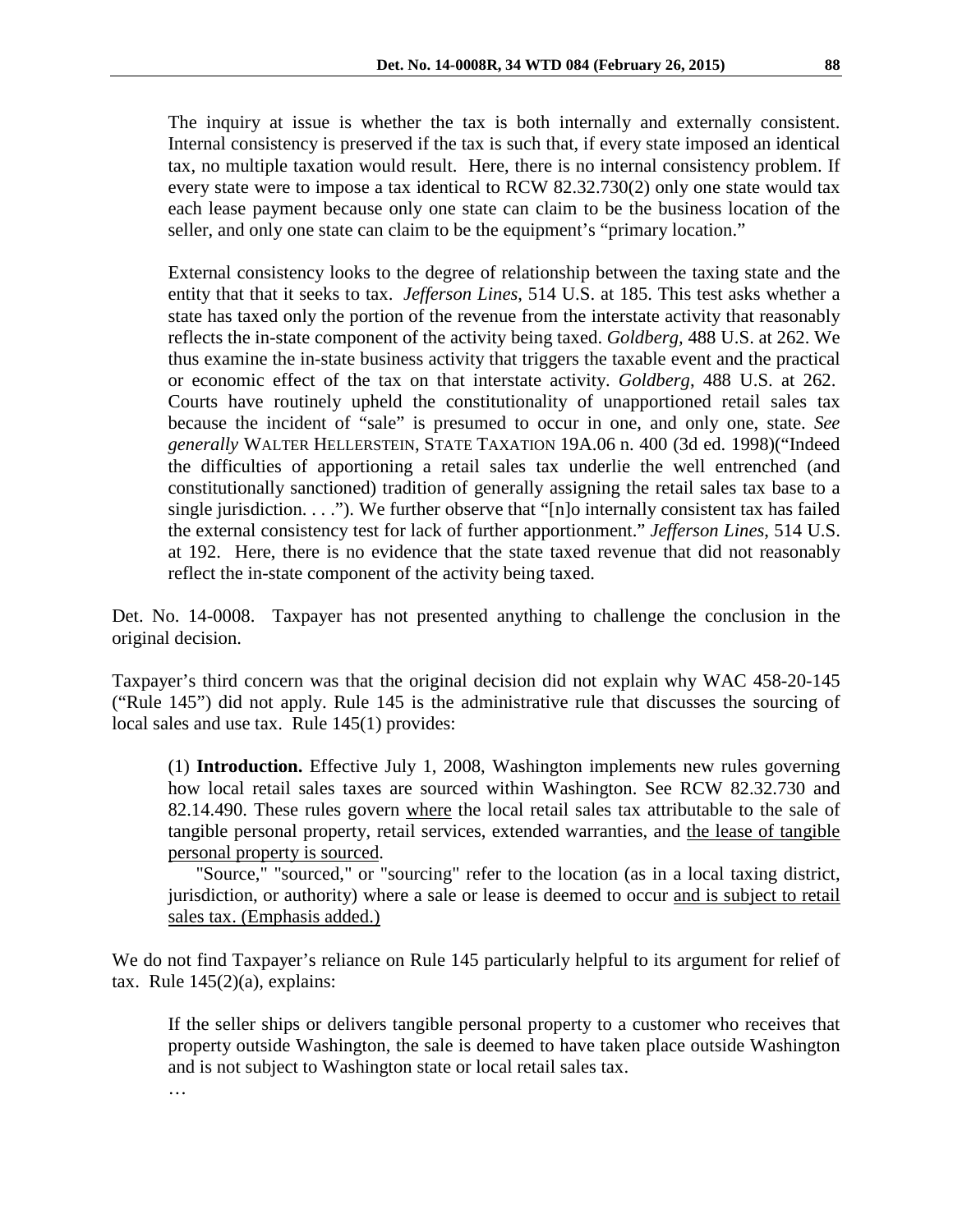If a purchaser receives tangible personal property, a retail service, or an extended warranty at the seller's business location, the sale is sourced to that business location.

Consistently with RCW 82.32.730, WAC 458-20-193, and WAC 458-20-145, the Audit Division did not assess B&O or retail sales tax in those cases where the Taxpayer delivered the equipment to its customer outside Washington. Conversely, the Audit Division assessed B&O and retail sales tax on the one-time rental payments where the customer took delivery at Taxpayer's place of business, and on the first payment on continuous leases where the customer took delivery at Taxpayer's place of business for use in Oregon. The assessment of Tax was consistent with the guidance provided by Rule 145.

Taxpayer's fourth concern was that the original decision did not explain why WAC 458-20-103 ("Rule 103") did not apply. Rule 103 is the administrative rule that discusses the time and place of sale. Rule 103 provides in pertinent part:

With respect to the charge made for renting or leasing tangible personal property, a sale takes place in this state when the property is used in this state by the lessee.

We do not find Taxpayer's reliance on Rule 103 particularly helpful to its argument for relief of tax. RCW 82.12.010(6)(a) defines use as:

With respect to tangible personal property, …, the first act within this state by which the taxpayer takes or assumes dominion or control over the article of tangible personal property (as a consumer), and include installation, storage, withdrawal from storage, distribution, or any other act preparatory to subsequent actual use or consumption within this state;

Under RCW 82.12.010's very broad definition of "use," the customer's use of the equipment occurs when it assumes dominion and control of the equipment at pick-up at Taxpayer's Washington business location. The assessment of is consistent with the provisions of Rule 103.

Taxpayer's fifth concern was that the original decision did not explain why WAC 458-20-193(5) ("Rule 193") did not apply. Rule 193 is the administrative rule that discusses the inbound and outbound interstate sale of tangible personal property. Rule 193(5)(d) provides in pertinent part:

**Renting or leasing of tangible personal property.** Lessors who rent or lease tangible personal property for use in this state are subject to B&O tax upon their gross proceeds from such rentals for periods of use in this state. Proration of tax liability based on the degree of use in Washington of leased property is required.

It is immaterial that possession of the property leased may have passed to the lessee outside the state or that the lease agreement may have been consummated outside the state. Lessors will not be subject to B&O tax if all of the following conditions are present:

(i) The equipment is not located in Washington at the time the lessee first takes possession of the leased property; and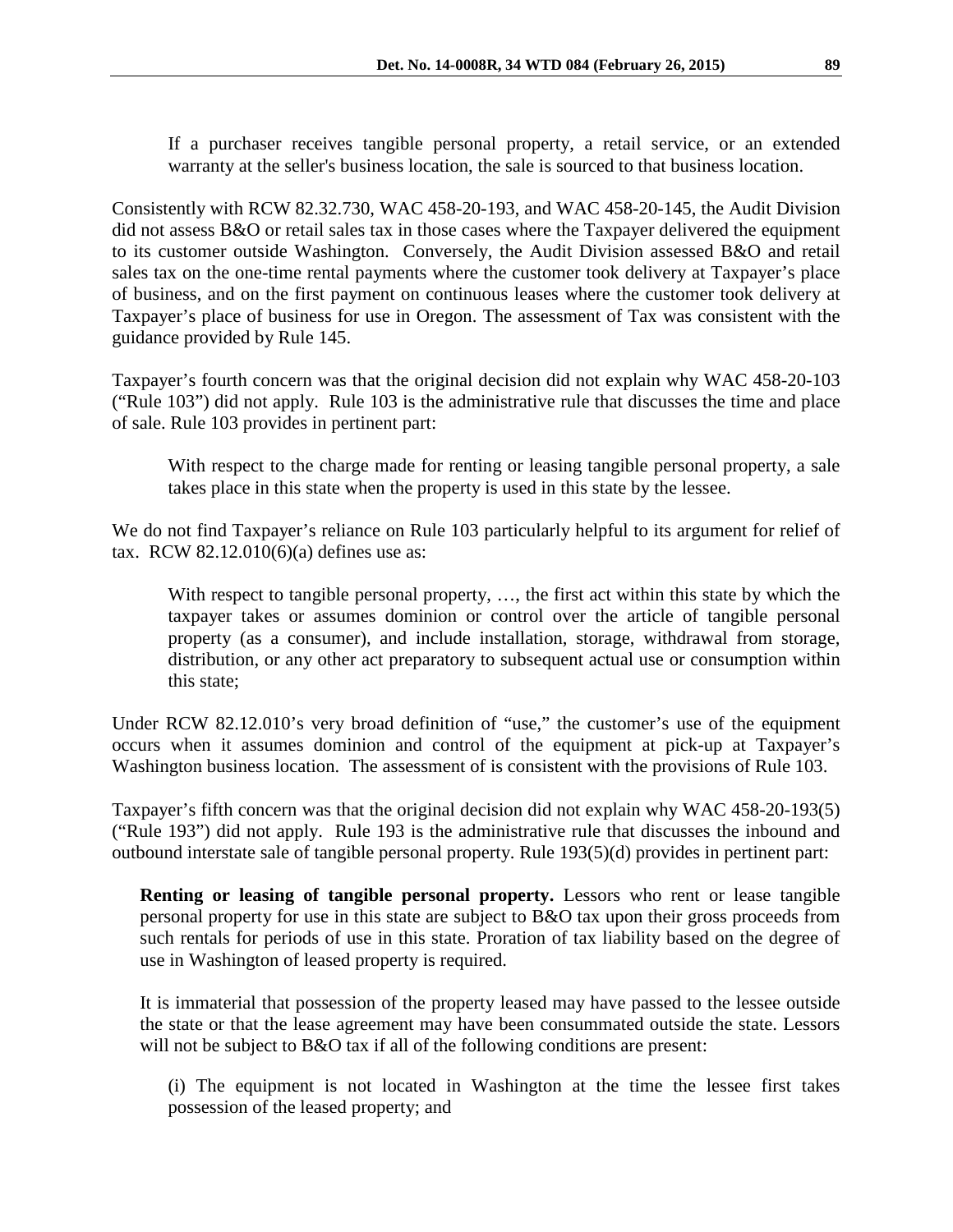(ii) The lessor has no reason to know that the equipment will be used by the lessee in Washington; and

(iii) The lease agreement does not require the lessee to notify the lessor of subsequent movement of the property into Washington and the lessor has no reason to know that the equipment may have been moved to Washington.

We do not find Taxpayer's reliance on Rule 193 particularly helpful to its argument for relief of tax. WAC 458-20-193(5)(d)(i) explains the requirements for the tax exempt lease of property. One of the requirements is "[t]he equipment is not located in Washington at the time the lessee first takes possession of the leased property." Here, Taxpayer's customers take delivery of the equipment at Taxpayer's Washington business location. The assessment reflects the proper tax treatment on the use of the equipment within Washington.

Taxpayer also discussed the Department's decision in Det. No. 02-0163, 22 WTD 262 (2003). Most specifically, Taxpayer looked to the published determination for:

The Department's admission of: (1) "an interstate sales deduction," as cause for why outof-state lease receipts are not taxable; (2) the fact "taxable" lease receipts are confined to "…*use* of the…[property]… in Washington;" and (3) the "*controlling factor*" in terms of jurisdiction and taxable lease receipts being triggered by "*when the property is 'used' in this state by the lessee*."

We do not find Taxpayer's reliance on 22 WTD 262 (2003) particularly helpful to its argument for relief of tax. 22 WTD 262 dealt with the taxation of a motor carrier's rolling stock. There are specific requirements for tax exemption applicable to a motor carrier's rolling stock. However, whether rolling stock or signage equipment, use tax or deferred sales tax is triggered by when the property is first used in Washington. RCW 82.12.010(5); RCW 82.04.050. In Taxpayer's case, deferred retail sales tax was assessed on the equipment when it was used in Washington. We note that RCW 82.32.730 was effective on July 1, 2008, well after that decision was issued.

Finally, Taxpayer requested that the Audit Division examine Taxpayer's sales records for 2008. The Audit Division estimated the tax due for 2008 because Taxpayer was unable to provide records. Taxpayer's reconsideration petition advised that Taxpayer has since discovered . . . sales invoices [from 2008] in hard copy form. The Department's February 12, 2014, letter acknowledging Taxpayer's reconsideration petition advised Taxpayer that it may supplement its petition for reconsideration by providing additional information within 30 days from the date of the letter. The Audit Division's March 13, 2014, response to Taxpayer's reconsideration petition stated:

Records were not provided for 2008 and therefore an estimate was used. If the hard copy sales invoices and sales invoices and source documents supporting the completeness of the records are provided, these records can be used to calculate taxes owed in 2008.

Both the letter acknowledging Taxpayer's reconsideration petition and the Audit Division's response to Taxpayer's petition invited Taxpayer to provide additional documentation. The